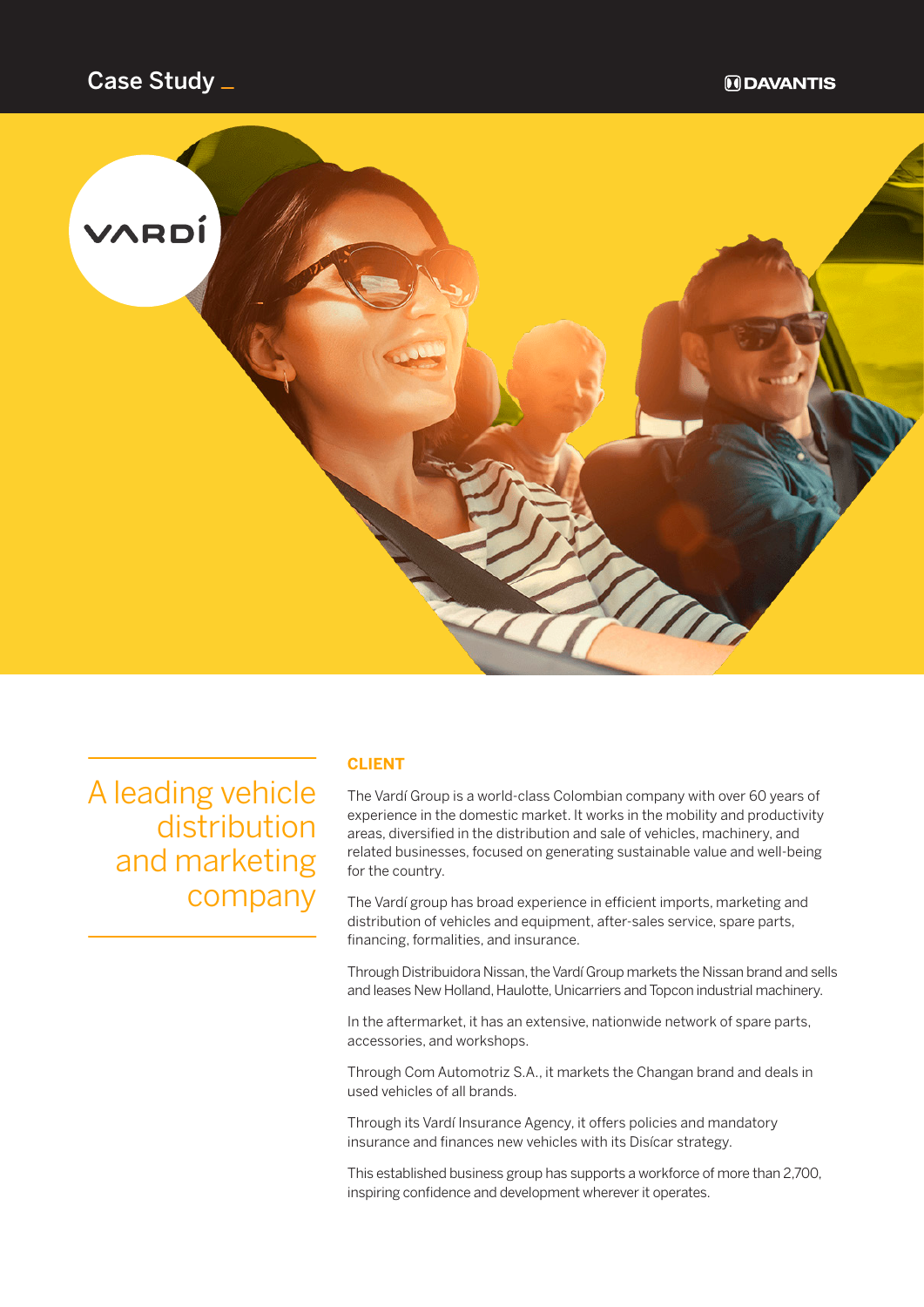

Maximum detection, notification, and immediate response by monitoring stations

*"*

## **WHAT THE CLIENT NEEDED**

Our customer needed perimeter protection to prevent and warn of possible intrusions. The existing system had been managed with photoelectric barriers with two intrinsic drawbacks: endless false alarms and lack of space. The latter was a major problem since, to be properly installed, the photoelectric barriers needed to be installed 1.5 metres behind the wire fence.

The system was a major problem for the car distribution firm, so it was decided to opt for video analytics solutions based on artificial intelligence.

These solutions allow real-time video verification, maximum detection, notification, and immediate response by monitoring stations.

DAVANTIS supplied a system to streamline and improve our operator's response and improve security for our customers

Fredy Leon Bustos, Colviseg Electronic Security Manager *"*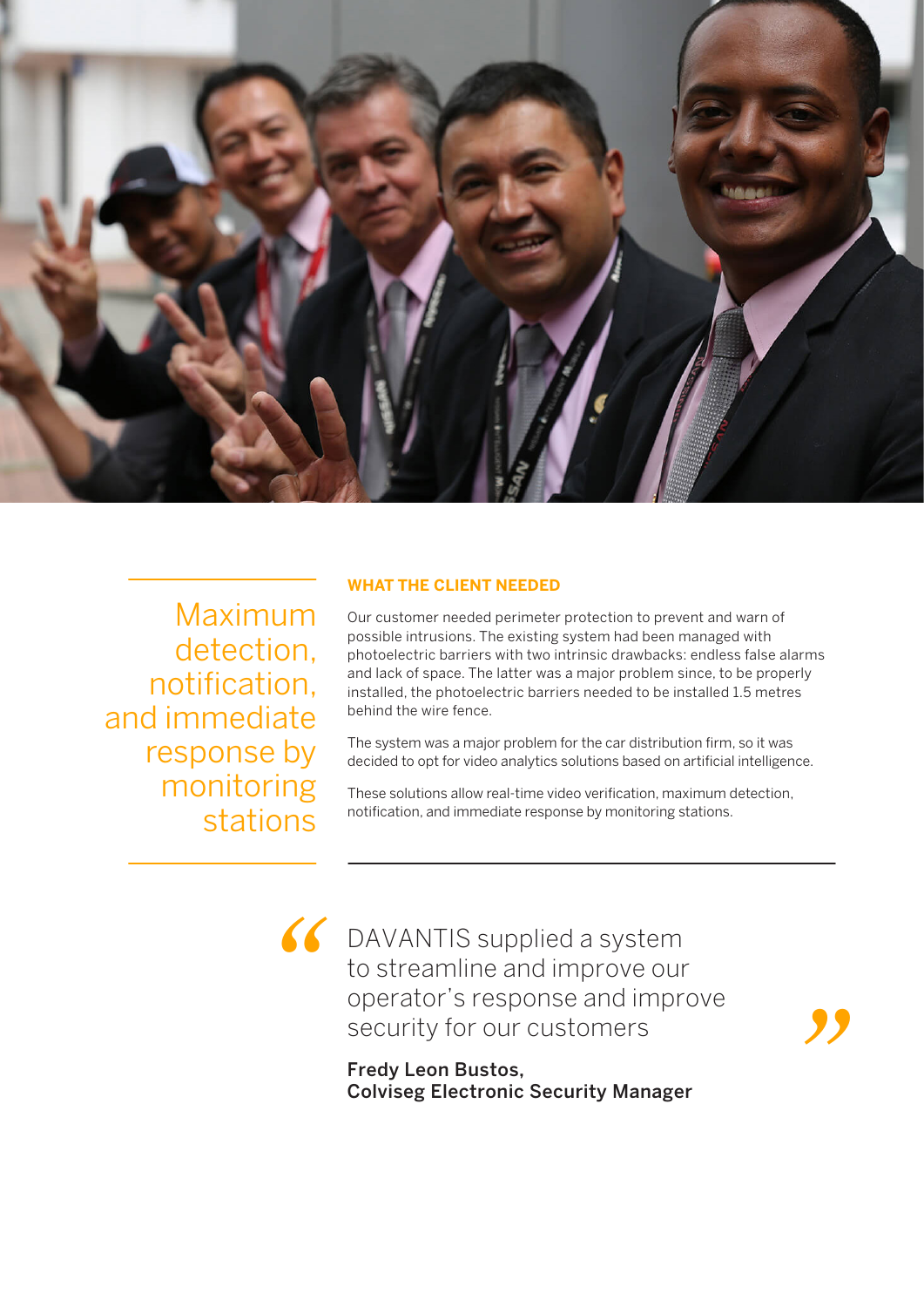

Total freedom to design the best CCTV installation

## **SOLUTION**

In this case, Oscar Gutierrez Suarez, a project engineer at private security company Colviser, opted for our video analytics solution with artificial intelligence. This meant that the cameras that did not occupy valuable space became security guards to detect, notify and react to trespassers in just a few seconds, triggering deterrent measures in the event of real intrusion.

#### **TECHNOLOGY**

In the initial project, ten cameras were installed with video analytics technology from the Daview S range. The installation was carried out at a Cali headquarters in Colombia.

The security system for perimeter protection is connected to the COLVISEG monitoring centre, integrated into the MONIPLUS alarm management software. The technology in DAVANTIS solutions is fully compatible and integrates seamlessly with any make of hardware. DAVANTIS sets you free to design the best CCTV installation. We integrate with all CRA, VMS and PSIM.